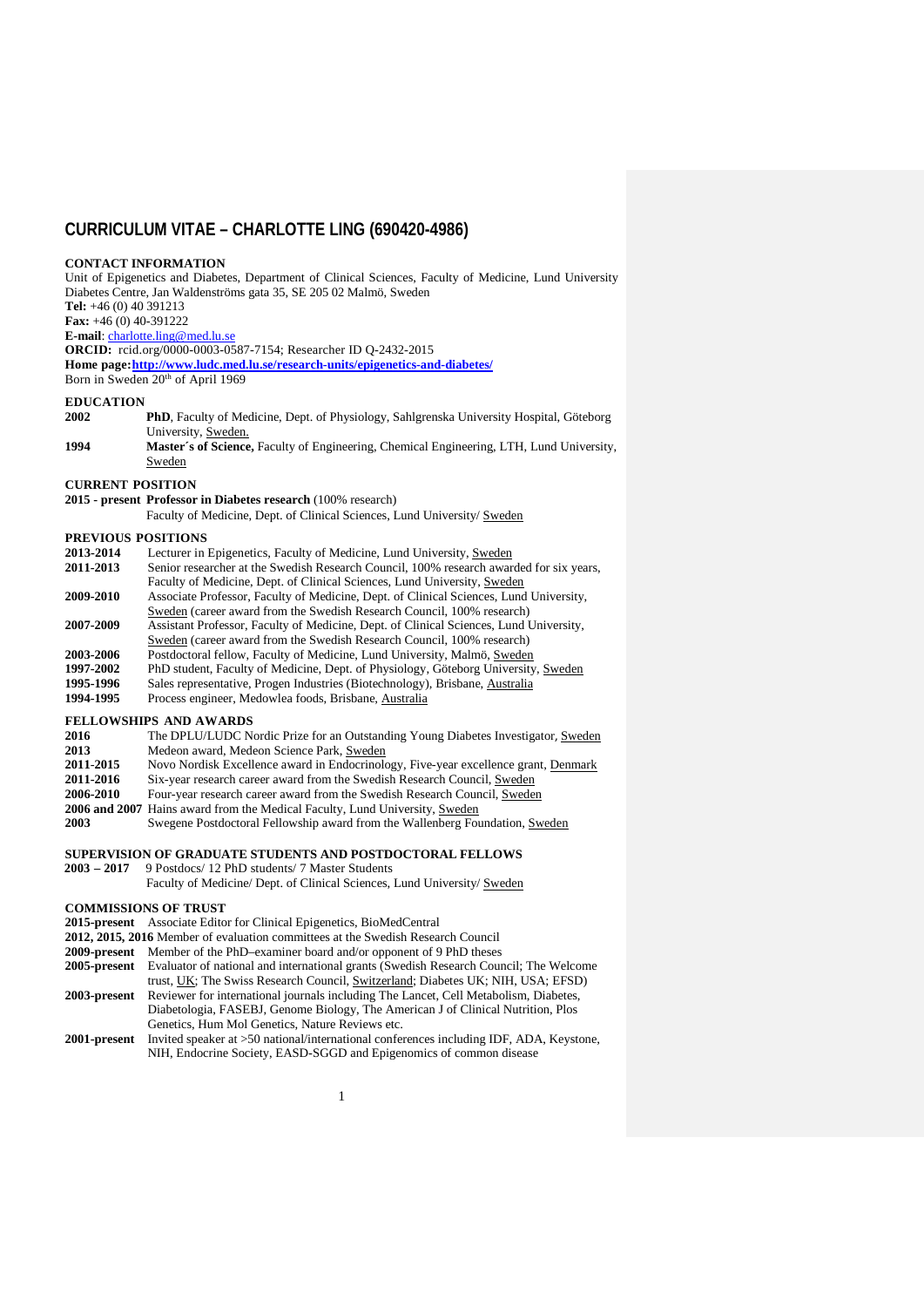#### **INSTITUTIONAL RESPONSIBILITIES**

| 2012-present | Member of the Innovation board at Lund University Diabetes Centre (LUDC)                  |
|--------------|-------------------------------------------------------------------------------------------|
| 2010-present | Member of the board of the Lund University Diabetes Centre (LUDC)                         |
|              | (http://www.ludc.med.lu.se), Sweden                                                       |
| 2010-2013    | Member of the board of the Department of Clinical Sciences, Lund University, Sweden       |
| 2010-present | Member of the strategic research area, Exodiab (http://www.exodiab.se/), Lund University, |
|              | Sweden                                                                                    |
| 2008-2011    | Member of the election committee for the board of the Medical Faculty at Lund University, |
|              | Sweden                                                                                    |
| 2010-2012    | Organizing "Progress Reports" and "Journal Lunch" at Lund University Diabetes Centre,     |
|              | Sweden                                                                                    |
| 2003-2006    | Member of the steering group of the Diabetes Program at Lund University, Sweden;          |
|              | chairman in 2006                                                                          |

#### **TEACHING ACTIVITIES**

**1996 – present** Teaching at four different undergraduate programs at the Faculty of Medicine at Göteborg and Lund Universities and at several PhD courses in Sweden and Denmark

# **ORGANISATION OF SCIENTIFIC MEETINGS**<br>2017 Member of the organizing committee of the Equation

- **2017** Member of the organizing committee of the EASD meeting in <u>Portugal</u><br>2016 Member of the organizing committee of the First Swedish Diabetes Surf
- **2016** Member of the organizing committee of the First Swedish Diabetes Summit, Malmö, Sweden<br>**2014** Member of the organizing committee of the Pufendorf Bioinformatics Advanced study group
- **2014** Member of the organizing committee of the Pufendorf Bioinformatics Advanced study group "From Sequences to Systems Biology and Beyond", Lund University, Sweden
- **2006** Member of the organizing committee of a scientific meeting between the Medical Faculty at Lund University, Sweden, and Fudan University, China; the meeting was held at Lund University, Sweden

### **MEMBERSHIPS OF SCIENTIFIC SOCIETIES**

- **2006 present** Member of EASD-SGGD (EASD Study Group on Genetics of Diabetes)<br>**2003 present** Member of EASD (European Association for the Study of Diabetes)
- **2003 – present** Member of EASD (European Association for the Study of Diabetes)
- **2003 – present** Member, Research Network "Diabetes Program at Lund University", Sweden

**COLLABORATORS** Prof Allan Vaag, University of Copenhagen, Denmark (2003-present), Prof Oluf Pedersen, Copenhagen University, Denmark (2012-present), Dr Ulf Riserus, Uppsala University, Sweden (2012-present); Prof Claes Wollheim, University of Geneva, Switzerland (2010-present); Prof Lena Eliasson, Lund University, Sweden (2009-present); Prof Michael Roden, Dusseldorf University, Germany (2008- 2012); Prof Sue Ozanne, University of Cambridge, UK ((2007-2011); Prof Renming Hu, Fudan University, Shanghai, China (2007-2011); Prof Prof Per-Anders Jansson, Göteborg University, Sweden (2007-present); Prof Mario Fraga, Spain (2004-2014); Prof Stefano Del Prato, University of Pisa, Italy (2003-2008); Prof Leif Groop, Prof Håkan Billig, Göteborg University, Sweden (1996-2012).

### **EXPERTISE AND COMPOSITION OF THE EPIGENETICS AND DIABETES UNIT The 'C. Ling' research group includes ~10 members with the following expertise**;

**Dr Tina Rönn** (expert in bioinformatics and genome-wide analysis of DNA methylation and gene expression), **Dr Emma Nilsson** (expert on non-coding RNA, DNA methylation, gene expression and clinical studies), **Dr Karl Bacos** (expert in islet physiology, metabolism and functional experiments in beta-cells, islets and rodents), **Dr Sonia Garcia** (expert on DNA methylation, epidemiology and prospective cohorts), **Dr Peter Volkov** (expert in mathematics, computer programming and bioinformatics), PhD student **Alexander Perfilyev** (expert in mathematics, computer programming and bioinformatics), PhD student **Cajsa Davegård** (expert in genome-wide analysis of DNA methylation, bioinformatics and functional experiments), and Master student **Josefin Jönsson** (expert in islets physiology, functional experiments and inhibitors of epigenetic enzymes).

### **CAREER BREAKS**

Parental leave for three children born 2001, 2004 and 2006.

#### **CURRENT GRANTS**

European Commission H2020 (Marie Curie IF) and ERC consolidation grant, Swedish Research Council (VR), Regional Research Council (ALF), EFSD-Lilly, Swedish Diabetes Foundation, Diabetes Wellness, Påhlsson's foundation, SciLife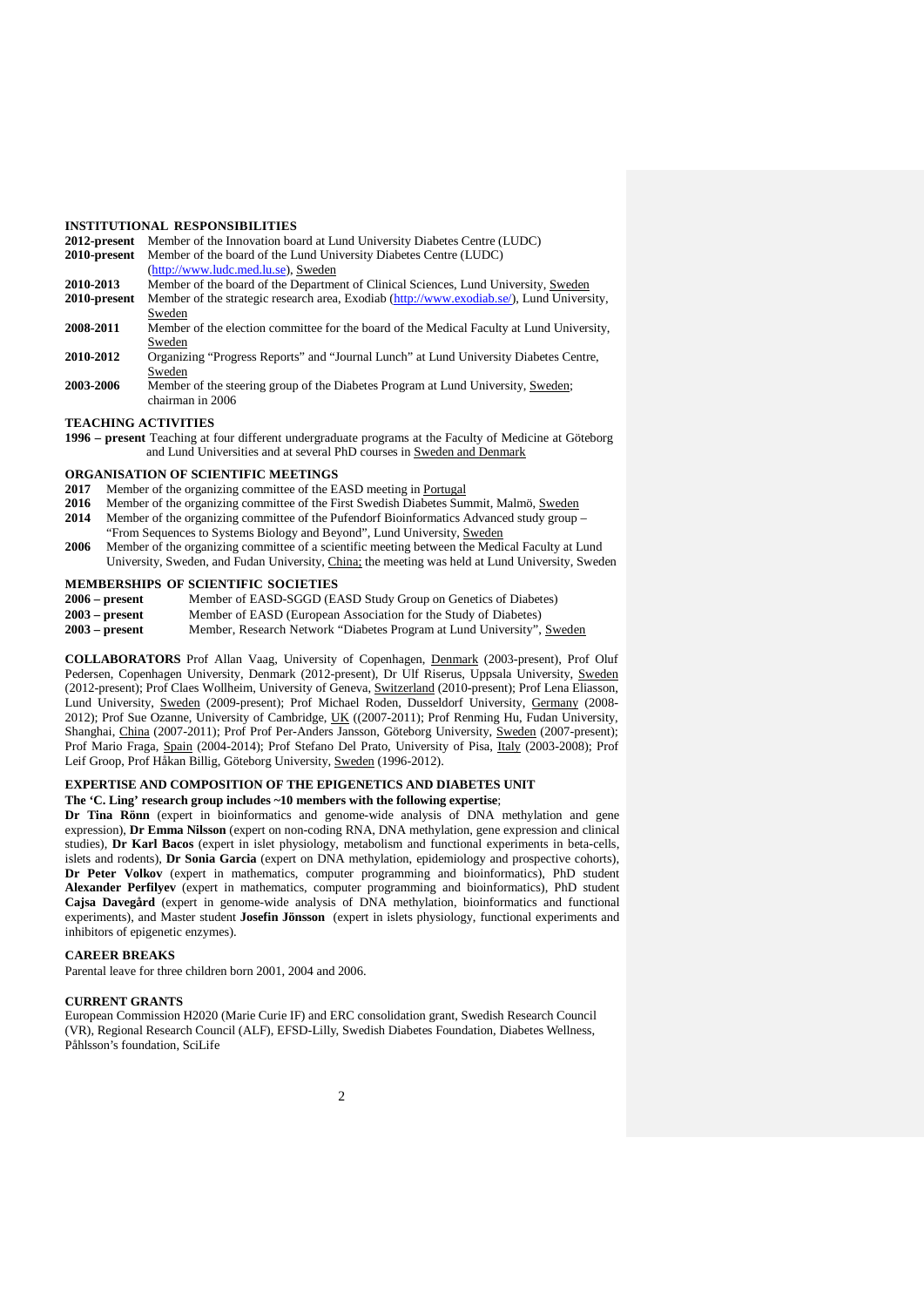#### **PUBLICATIONS**

| Total number of original peer-<br>reviewed publications          |  |
|------------------------------------------------------------------|--|
| Number of publications without PhD<br>supervisor                 |  |
| First author (since 2000)                                        |  |
| Last author (since 2005)                                         |  |
| <b>Total number if invited review</b><br>papers and commentaries |  |
| <b>Total number on book chapters</b>                             |  |



**Web of Science (31st Jan 2017) H-index: 31 M-index: 1.9 Number of citations ~5500**

*Ten selected papers where I have had a leadership role.* These reflect both my work in diabetes and epigenetic research as well as my interest in bioinformatics and statistical analysis of genome-wide data. **1.** Bacos K, Gillberg L, Volkov P, Olsson AH, Hansen T, Pedersen O, Prior Gjesing A, Eiberg H, Tuomi T, Almgren P, Groop L, Eliasson L, Vaag A, Dayeh T and **Ling C.**  *Blood-based biomarkers reflect age-associated epigenetic changes in human pancreatic islets and associate with insulin secretion and diabetes. Nature Communications, 2016 Mar 31. Impact factor: 12.1 Citations: 12* This is the first study identifying age-related genom-wide epigenetic differences in human pancreatic islets. Some of these epigenetic differences were also found in blood and could be used as biomarkers to predict future type 2 diabetes and future insulin secretion. **2.** E Hall, P Volkov, T Dayeh, JLS Esguerra, S Salö, L Eliasson, T Rönn, K Bacos and **C Ling.** *Sex differences in the genome-wide DNA methylation pattern and impact on gene expression, microRNA levels and insulin secretion in human pancreatic islets. Genome Biology, 2014 Dec 3;15(12):522. Impact factor: 11.9 Citations: 22* This is the first study identifying genome-wide epigenetic differences in human pancreatic islets from male compared with female donors. These epigenetic differences in human islets contribute to differential gene expression, microRNA levels and insulin secretion between males and females. **3.** E Nilsson, PA Jansson, A Perfilyev, P Volkov, M Pedersen, MK Svensson, P Poulsen, J Fadista, T Rönn, B Klarlund-Pedersen, C Scheele, A Vaag and **C Ling.** *Altered DNA methylation and differential expression of genes influencing metabolism and inflammation in adipose tissue from monozygotic twin pairs discordant for type 2 diabetes. Diabetes, 2014, Sep; 63(9): 2962-76.* This is the first study analyzing DNA methylation genome-wide in human adipose tissue from subjects with type 2 diabetes and non-diabetic controls as well as in monozygotic twins discordant for type 2 diabetes. We identified numerous epigenetic alterations in subjects with type 2 diabetes. **4.** T Dayeh, P Volkov, S Salö, E Hall, E Nilsson, A H. Olsson, CL. Kirkpatrick, C Wollheim, L Eliasson, T Rönn, K Bacos and **C Ling.**  *Genome-wide DNA methylation analysis of human pancreatic islets from type 2 diabetic and non-diabetic donors identifies candidate genes that influence insulin secretion. PLoS Genetics, 2014 Mar 6;10(3):e1004160. Impact factor: 9.4 Citations: 118* This is another benchmark study in my group. It is the first study analyzing DNA methylation genomewide in human pancreatic islets from donors with type 2 diabetes and non-diabetic controls. Here, we identified epigenetic alterations in ~800 genes in diabetic islets. **5.** T Rönn, P Volkov, C Davegård, T Dayeh, E Hall, T Elgzyri, Å Tornberg, M Dekker-Nitert, K-F Eriksson, H Jones, L Groop and **C Ling**. *A six months exercise intervention influences the epigenetic pattern in human adipose tissue. PLoS Genetics 2013 Jun;9(6):e1003572. Impact factor: 9.4 Citations: 164* This is the first study analyzing DNA methylation genome-wide in human adipose tissue before and after regular exercise. We found that an exercise intervention altered methylation of  $\sim$ 1/3 of all genes in human adipose tissue. Here, we developed a bioinformatics pipe-line to analyse genome-wide DNA methylation data. This study received enormous media attention i.e. The New York Times and The Economist. **6.** M Dekker Nitert, T Dayeh, P Volkov, T Elgzyri, E Hall, E Nilsson, BT Yang, S Lang, H Parikh, Y Wessman, H Weishaupt, J Attema, M Ländin, N Wierup, P Almgren, PA Jansson, T Rönn, O Hansson, KF Eriksson, L Groop and **C Ling.** *Impact of an Exercise Intervention on DNA Methylation in Skeletal Muscle from First Degree Relatives of Patients with Type 2 Diabetes*. *Diabetes 2012 Dec;61(12):3322-32 Impact factor: 8.6 Citations: 110* This is the first study analyzing DNA methylation genome-wide in human skeletal muscle before and after

#### **Commented [A1]:** Maria, kan du uppdatera web of sciences?